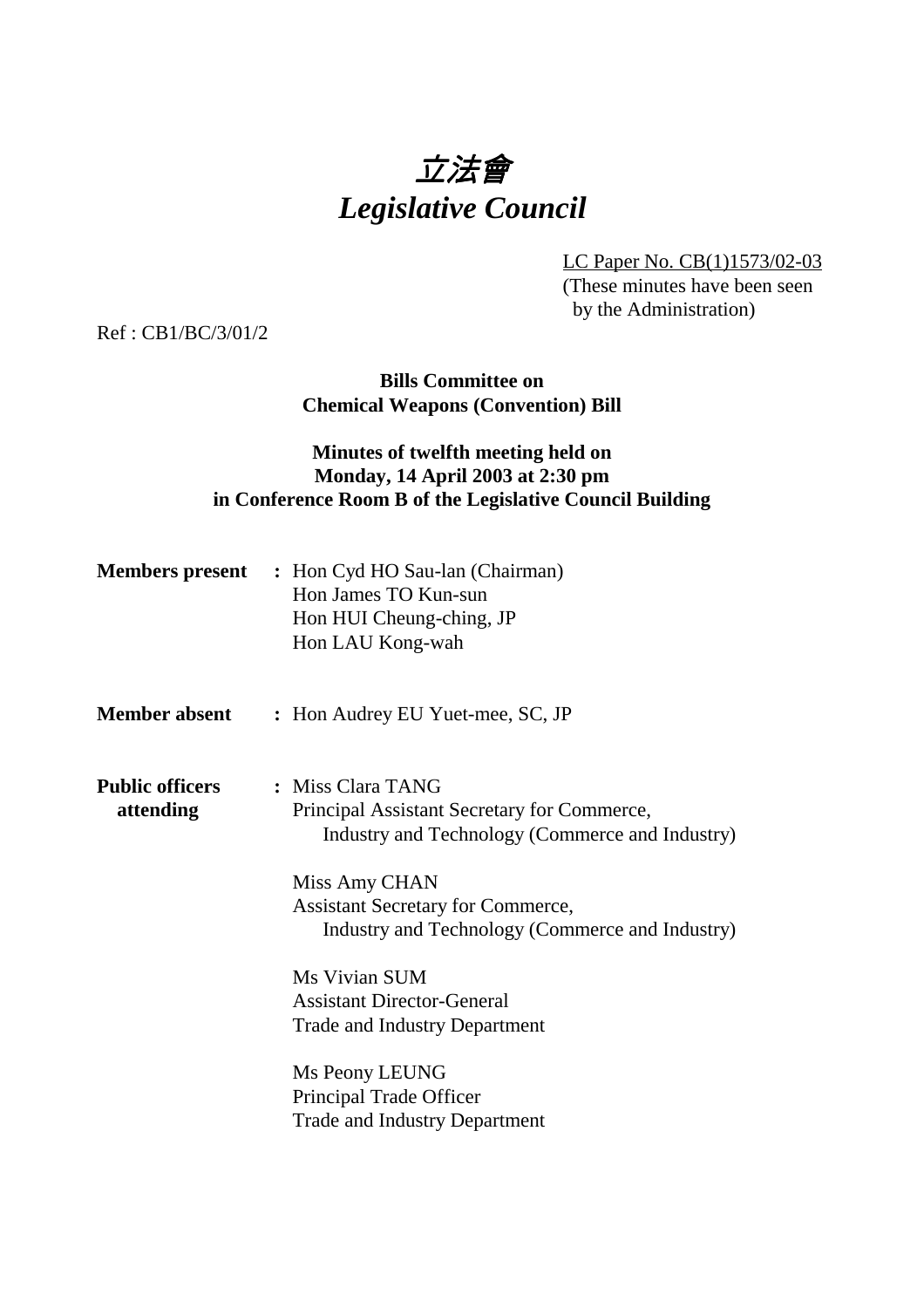|                                              | Mr Paul SIT<br>Principal Trade Controls Officer<br><b>Customs and Excise Department</b> |
|----------------------------------------------|-----------------------------------------------------------------------------------------|
|                                              | Mr Geoffrey FOX<br>Senior Assistant Law Draftsman<br>Department of Justice              |
|                                              | Ms Marie SIU<br><b>Senior Government Counsel</b><br>Department of Justice               |
| <b>Clerk in attendance:</b> Miss Salumi CHAN | Chief Assistant Secretary (1)5                                                          |
| <b>Staff in attendance : Miss Anita HO</b>   | <b>Assistant Legal Adviser 2</b>                                                        |
|                                              | Ms Cindy CHENG<br>Senior Assistant Secretary (1) 4                                      |

# **I.** Confirmation of minutes of meeting<br>(LC Paper No. CB(1)1433/02-03

Minutes of eleventh meeting held on 31 March 2003)

The minutes of the eleventh meeting held on 31 March 2003 were confirmed.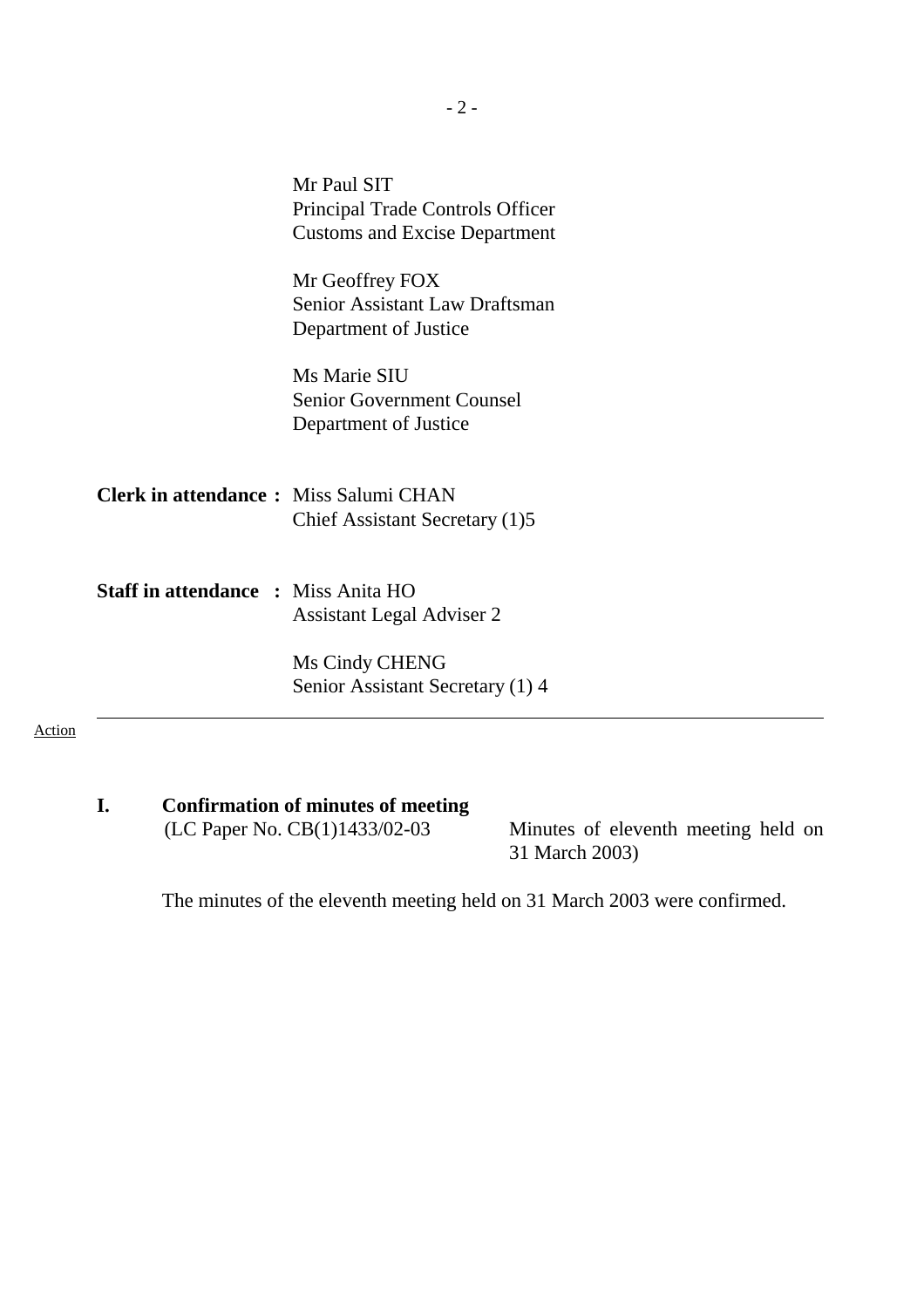#### Action

| Η. | <b>Meeting with the Administration</b>                                     |                                        |
|----|----------------------------------------------------------------------------|----------------------------------------|
|    | (Matters arising from previous meetings)                                   |                                        |
|    | LC Paper No. $CB(1)762/02-03(01)$ — "Follow-up to the seventh meeting on   |                                        |
|    |                                                                            | January 2003" prepared by the<br>9     |
|    |                                                                            | Legislative Council Secretariat        |
|    | LC Paper No. $CB(1)1431/02-03(01)$ — "Follow-up to the eleventh meeting on |                                        |
|    |                                                                            | 31 March 2003" prepared by the         |
|    |                                                                            | Legislative Council Secretariat        |
|    | LC Paper No. $CB(1)1431/02-03(02)$ —                                       | Administration's response to the       |
|    |                                                                            | issues of concern raised by members at |
|    |                                                                            | the eleventh meeting on 31 March       |
|    |                                                                            | 2003                                   |
|    | LC Paper No. $CB(1)1431/02-03(03)$ - Administration's response to the      |                                        |
|    |                                                                            | issues of concern raised by members at |
|    |                                                                            | the seventh meeting on 9 January 2003  |
|    |                                                                            | (fee level and staffing resources      |
|    |                                                                            | required for processing<br>the         |
|    |                                                                            | applications))                         |
|    |                                                                            |                                        |

2. The Bills Committee deliberated (Index of proceedings attached at **Appendix**).

Follow-up actions to be taken by the Administration

3. As requested by the Bills Committee, the Administration undertook to take the follow-up actions listed below:

(a) Clauses 15, 16, 21, 22 and 23

The Bills Committee noted from the Administration's written response (LC Paper No. CB(1)1431/02-03(02)) that the Commissioner of Customs and Excise (the Commissioner) should, within 30 days of the seizure, issue a notice to the owner concerned, informing him the list of seized articles not liable to forfeiture and the reasons for seizure and detention. The notice would include remarks notifying the owner concerned that -

(i) under clause 16(4), he might photograph or make any other form of copy of the seized articles or document on application to the Commissioner and subject to such conditions as the Commissioner might impose;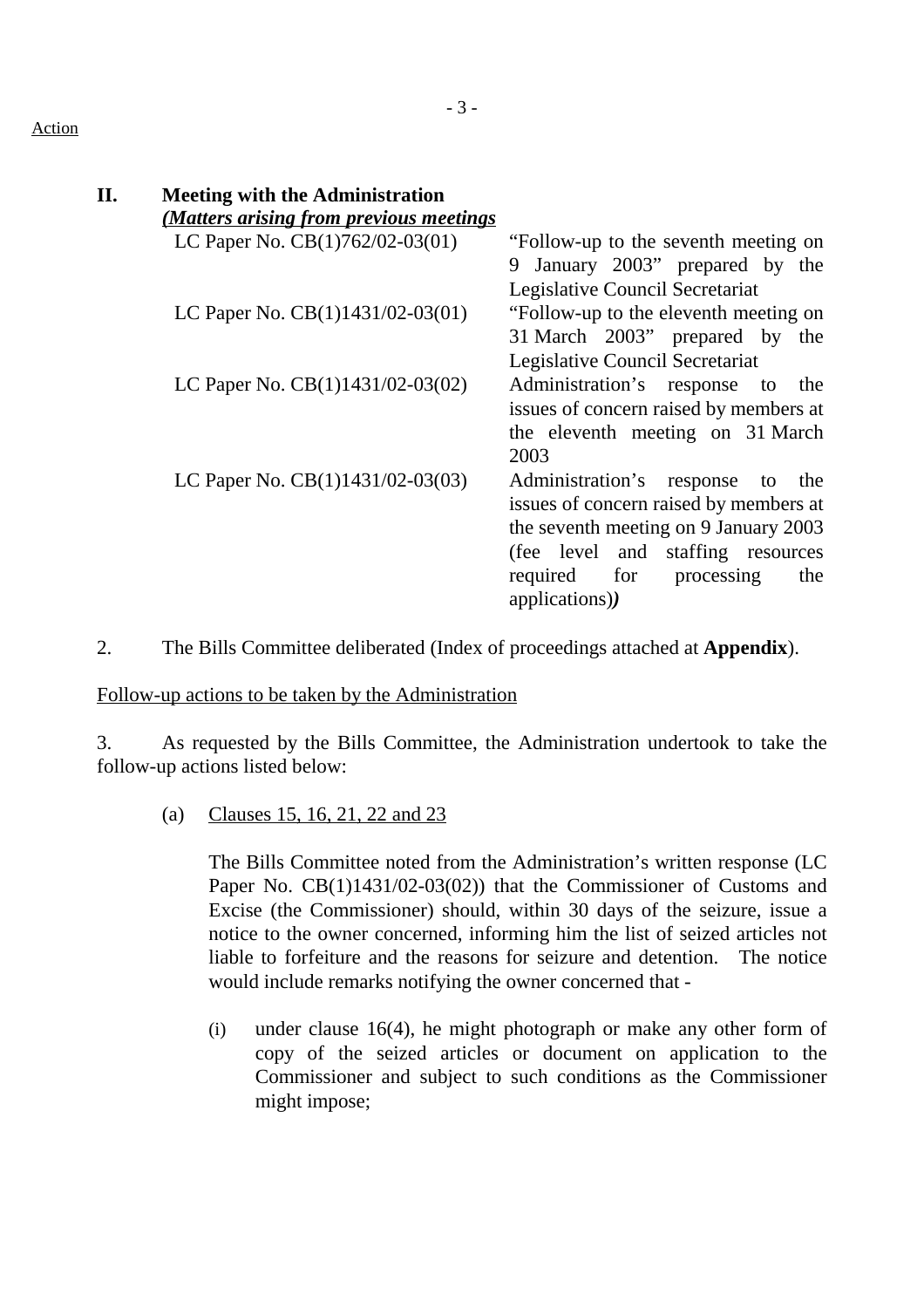- (ii) he might apply to the Commissioner for restoration of the listed seized articles. The Commissioner might consider his application on a case-
- (iii) the Commissioner should return the listed seized articles to him when the articles were no longer required for the purpose of any criminal proceedings or investigation under the Bill or any other enactment.

Members were concerned that item (i) above did not apply to vehicles, vessels and aircraft. They were also concerned whether it was appropriate for the applications for restoration of the listed seized articles to be considered by the Commissioner who might always stand by his staff on the need to detain the seized articles. While appreciating that the owner concerned who was aggrieved by the Commissioner's decision might apply for judicial review, members considered that it might be too costly for the owner to do so. Even if the owner could afford the cost and applied for judicial review, the court might rule in favour of the Commissioner as he had legitimate reasons to detain the seized article, e.g. the seized article was an evidence of crime. The owner might suffer if the detention of the article had affected his business or if he had no knowledge of the article having been used by a third party to commit an offence under the Bill. The Administration was therefore requested to consider how to strike a balance between the need to detain the seized articles for investigation and the need to safeguard the interests of the owner concerned. A member suggested that a preliminary procedure be provided well in advance of the formal hearing of the case in court, whereby the defendant was asked to confirm in writing whether the seized article was needed for inspection and if not, the seized article would be released to the owner. The Administration was requested to consider this option and make reference to the provisions in the Complex Commercial Crimes Ordinance (Cap. 394), if appropriate, and to explore other options.

On clause 15(4), the Administration was requested to advise on the reasons why the detention period for vessel and vehicle (12 hours) was different from that for aircraft (6 hours).

(b) Clause 27

The Bills Committee noted from the Administration's written response (LC Paper No. CB(1)1431/02-03(02)) that all appointed "in-country escorts"

by-case basis; and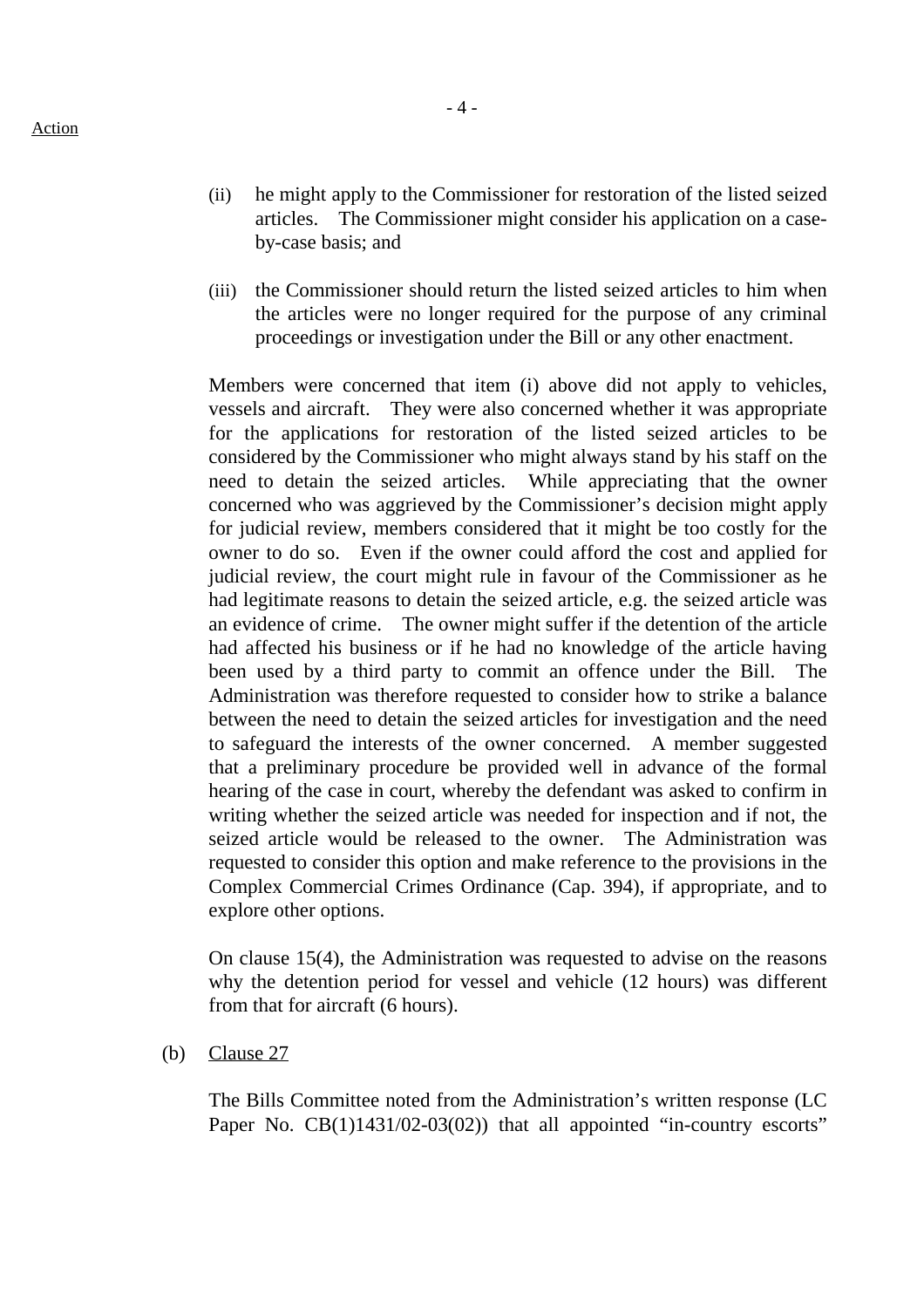- 5 -

were public officers from the Central People's Government (CPG) and/or under the Hong Kong Special Administrative Region (HKSAR) Government. For the sake of clarity, the Administration was requested to clarify on the definition of "public officers". In this connection, the Bills Committee noted that according to the Interpretation and General Clauses Ordinance (Cap. 1), "public officer" meant any person holding an office of emolument under the Government, whether such office be permanent or temporary. If this definition applied to the Bill, the Administration was requested to clarify whether a member/officer of a Government advisory body who received remuneration for his service was regarded as a "public officer".

The Bills Committee also noted from the Administration's written response (LC Paper No.  $CB(1)1155/02-03(01)$ ) that CPG had set up a leading group for the implementation of the Chemical Weapons Convention (CWC) in People's Republic of China (PRC), under which there was the National CWC Implementation Office of PRC, comprising officers of the competent department of the chemical industry of the State Council, the Ministry of Foreign Affairs, etc. The Bills Committee also noted from the same paper that the CPG officer(s) in the aforementioned department(s) might be specified as "in-country escort(s)" in relation to inspections in HKSAR where necessary. In this connection -

- (i) members considered it unclear what "etc." and "aforementioned department(s)" referred to. To avoid ambiguity, the Administration was requested to state clearly the department(s) of CPG involved, and to provide an organization chart showing the position of the department(s);
- (ii) as the departments of CPG involved, such as the leading group for the implementation of CWC in PRC and the National CWC Implementation Office of PRC, might not be operating on a long-term basis, the Administration was requested to consider the need to set out clearly in the Bill a mechanism for CPG to appoint officers as "incountry escorts";
- (iii) the Administration was requested to consider how to ensure that officers of CPG appointed as "in-country escorts" would only perform the required duties to accompany and assist the inspection team in HKSAR, and would not perform other duties; and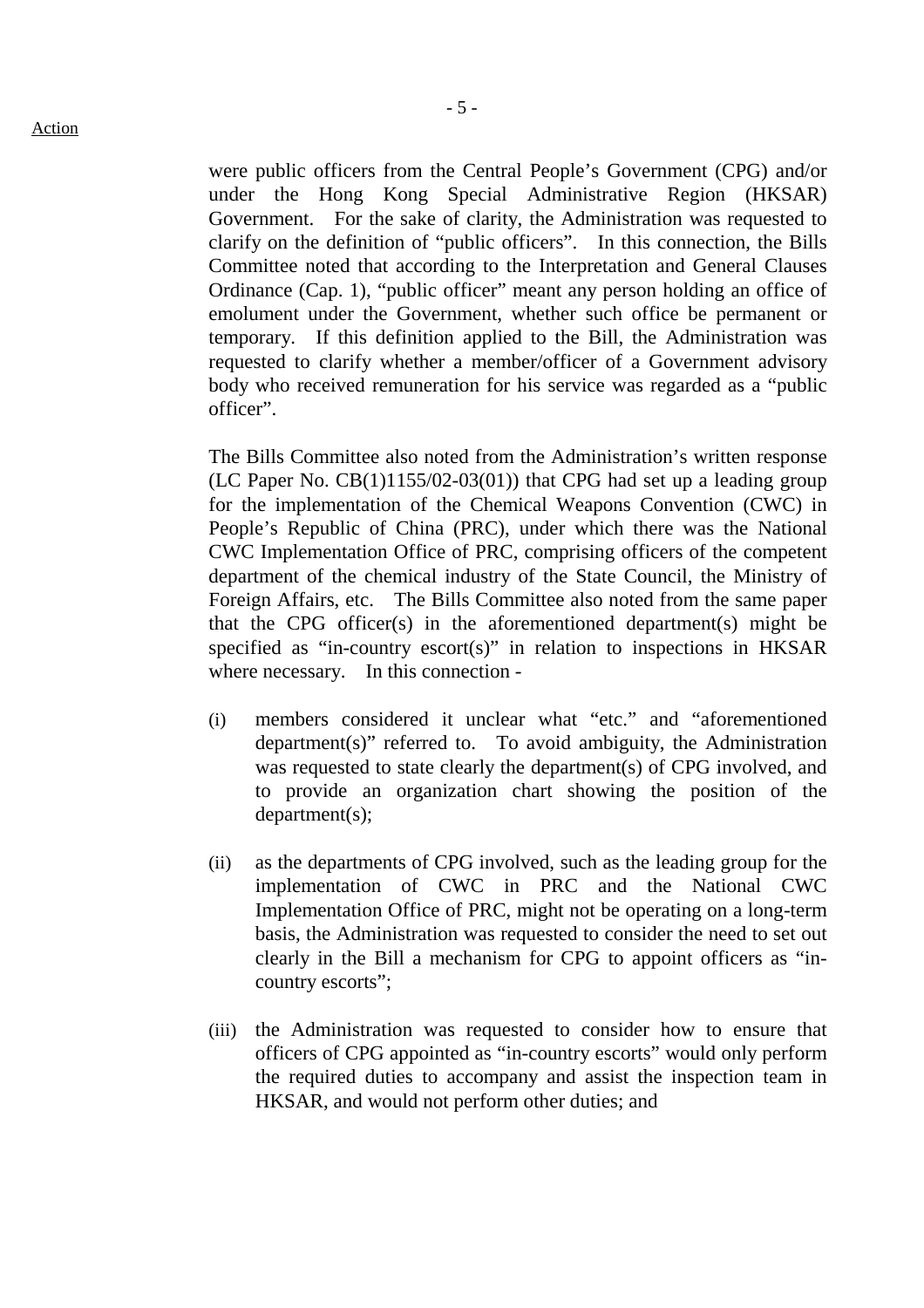#### Action

(iv) the Administration was requested to confirm whether an enquiry by a HKSAR citizen or a press report by HKSAR media about the officers appointed by CPG as "in-country escorts", such as an enquiry about which departments the officers came from, would be regarded as an act of "theft of state secrets" under Article 23 of the Basic Law.

#### (c) Staffing resources for the implementation of the Bill

The Bills Committee noted from the Legislative Council Brief issued in September 2001 that the proposed legislation would generate additional workload for the Trade and Industry Department, the Customs and Excise Department and the Government Laboratory, and that additional resources had been provided to these three departments to create a total of 18 posts at an annual staff cost of \$12.2 million to cope with the additional workload. The Administration was requested to provide updated information on the number, rank and duties of the posts created/to be created for the implementation of the Bill and the annual staff cost involved.

(*Post-meeting note:* The Administration's response to issues of concern raised by members on clauses 15, 16, 21, 22, 23 and 27 and staffing resources for the implementation of the Bill was circulated to members vide LC Paper No. CB(1)1572/02-03(02) on 30 April 2003.

4. At the request of the Chairman, the Administration undertook to provide the Bills Committee with the revised draft proposed Committee Stage Amendments (CSAs) one week before the next meeting as far as practicable.

(*Post-meeting note:* The revised draft CSAs and the relevant explanatory notes provided by the Administration were circulated to members vide LC Paper Nos. CB(1)1572/02-03(03) and (04) on 2 May 2003.)

#### Clause 5

5. Members noted from the Administration's written response (LC Paper No. CB(1)1431/02-02(02)) that the Administration remained of the view that clause 5(f) of the Bill, including the word "encourage", should be retained to reflect fully the prohibitions prescribed in paragraph 1(d) of Article I of the Convention. The Chairman said that members who did not accept the Administration's response might consider moving CSAs to clause 5.

#### Date of next meeting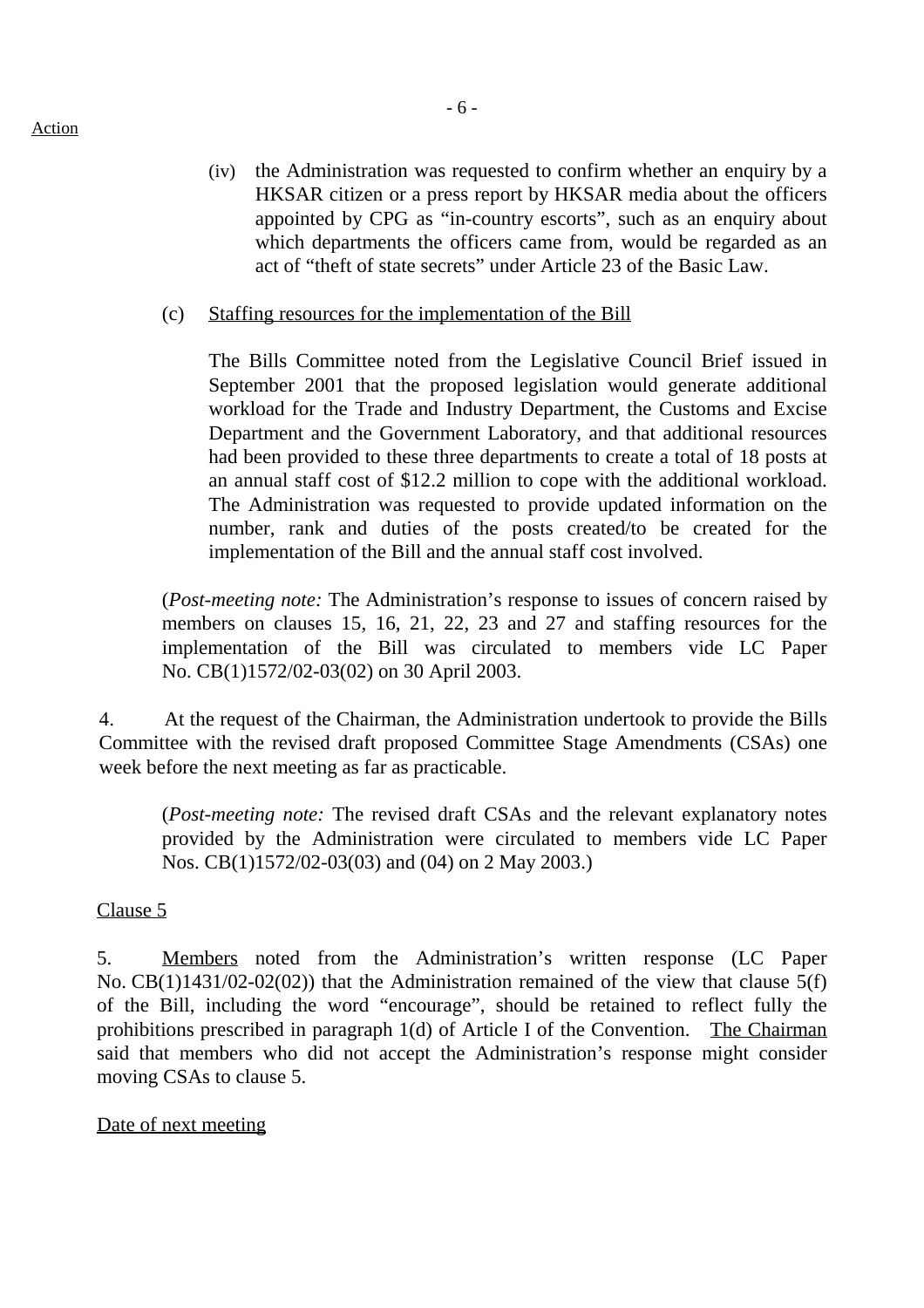6. The Chairman reminded members that the next meeting would be held on Monday, 5 May 2003 at 4:30 pm.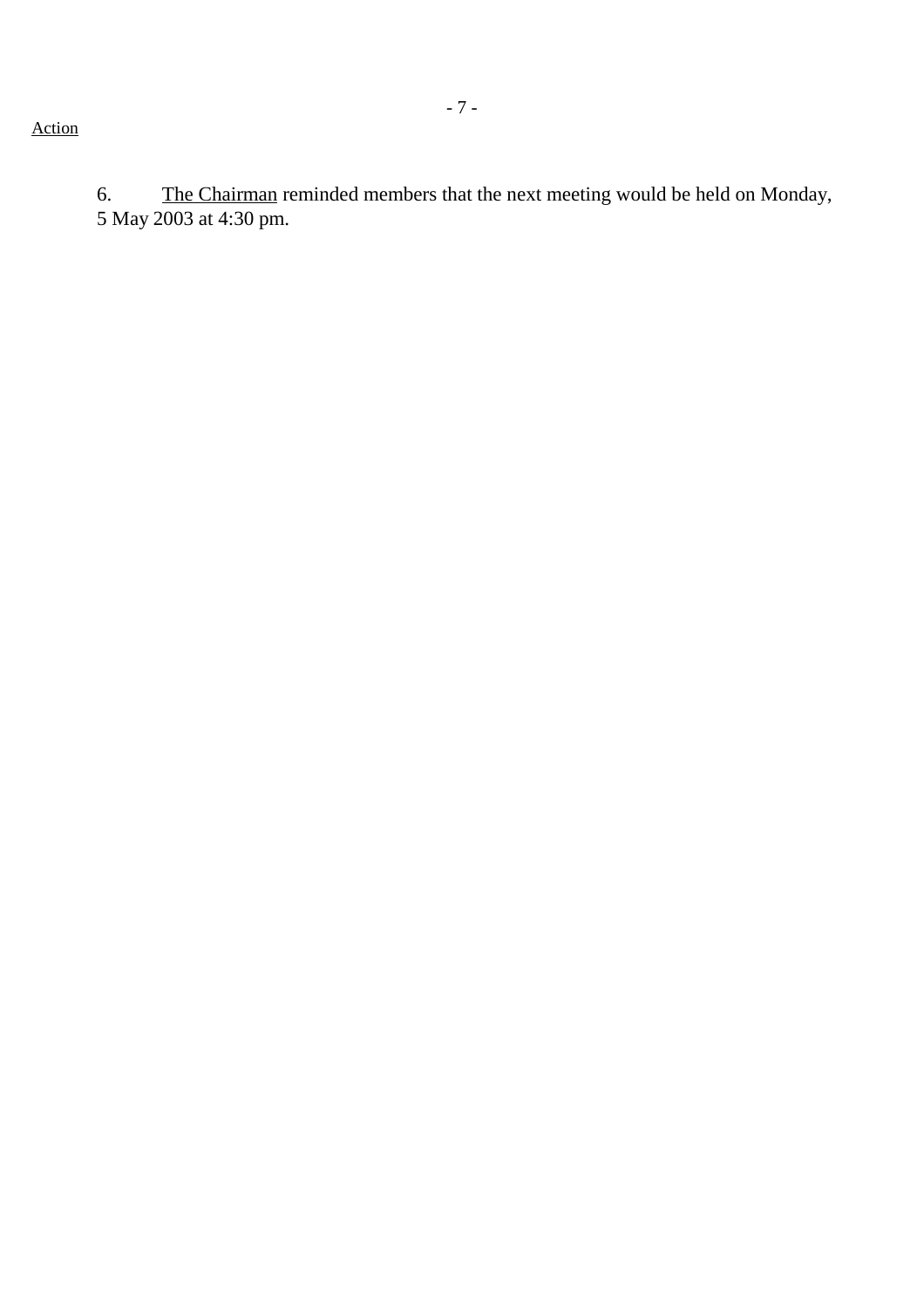Action

7. The Chairman also indicated that if the revised draft proposed CSAs were not received on or before Monday, 28 April 2003, she would consider postponing the next meeting.

#### **III. Any other business**

8. There being no other business, the meeting ended at 3:50 pm.

Council Business Division 1 Legislative Council Secretariat 2 May 2003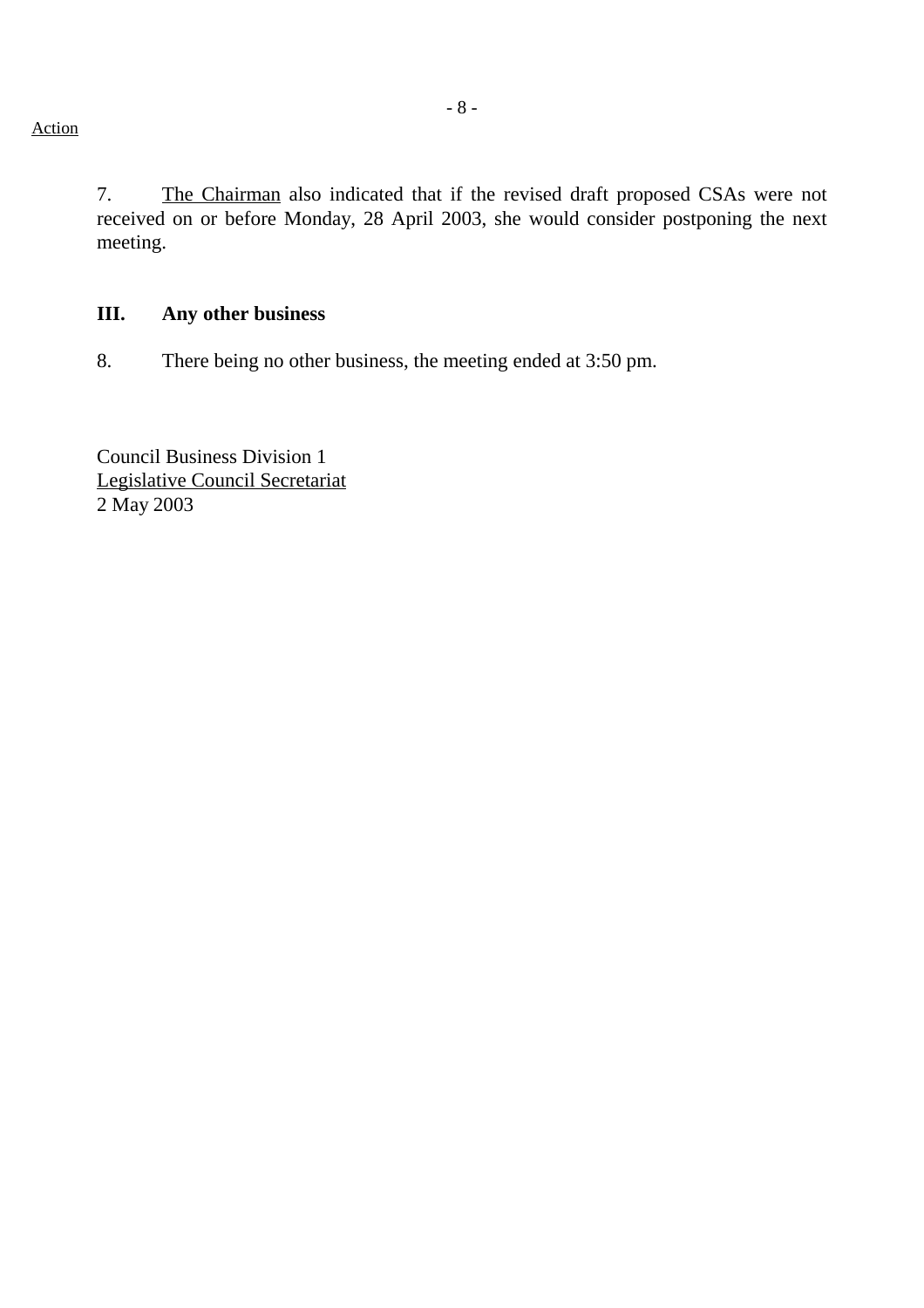# **Appendix**

## **Proceedings of the twelfth meeting of the Bills Committee on Chemical Weapons (Convention) Bill on Monday, 14 April 2003 at 2:30 pm in Conference Room B of the Legislative Council Building**

| <b>Time marker</b> | <b>Speaker</b>             | Subject(s)                                                                                                                                                                                                                                                                  | <b>Action</b>                                                                                                                                                                                                         |
|--------------------|----------------------------|-----------------------------------------------------------------------------------------------------------------------------------------------------------------------------------------------------------------------------------------------------------------------------|-----------------------------------------------------------------------------------------------------------------------------------------------------------------------------------------------------------------------|
|                    |                            |                                                                                                                                                                                                                                                                             | <b>Required</b>                                                                                                                                                                                                       |
| 000000-000330      | Chairman                   | Confirmation of minutes of the<br>eleventh meeting<br>(LC Paper No. CB(1)1433/02-03)                                                                                                                                                                                        |                                                                                                                                                                                                                       |
| 000331-000527      | Chairman                   | Internal discussion                                                                                                                                                                                                                                                         |                                                                                                                                                                                                                       |
| 000528-000608      | Administration             | Briefing by the Administration on its<br>response to the issues of concern<br>raised by members at the seventh<br>meeting on 9 January 2003 (fee level<br>and staffing resources required for<br>processing the applications)<br>(LC Paper No.<br>$CB(1)1431/02-$<br>03(03) |                                                                                                                                                                                                                       |
| 000609-000923      | Chairman<br>Administration | Updated information on the staffing<br>for<br>required<br>the<br>resources<br>implementation of the Bill                                                                                                                                                                    | <b>Admin to provide</b><br>updated<br>information<br>on<br>the number, rank<br>and duties of the<br>posts created/ to<br>be created for the<br>implementation<br>of the Bill and the<br>annual staff cost<br>involved |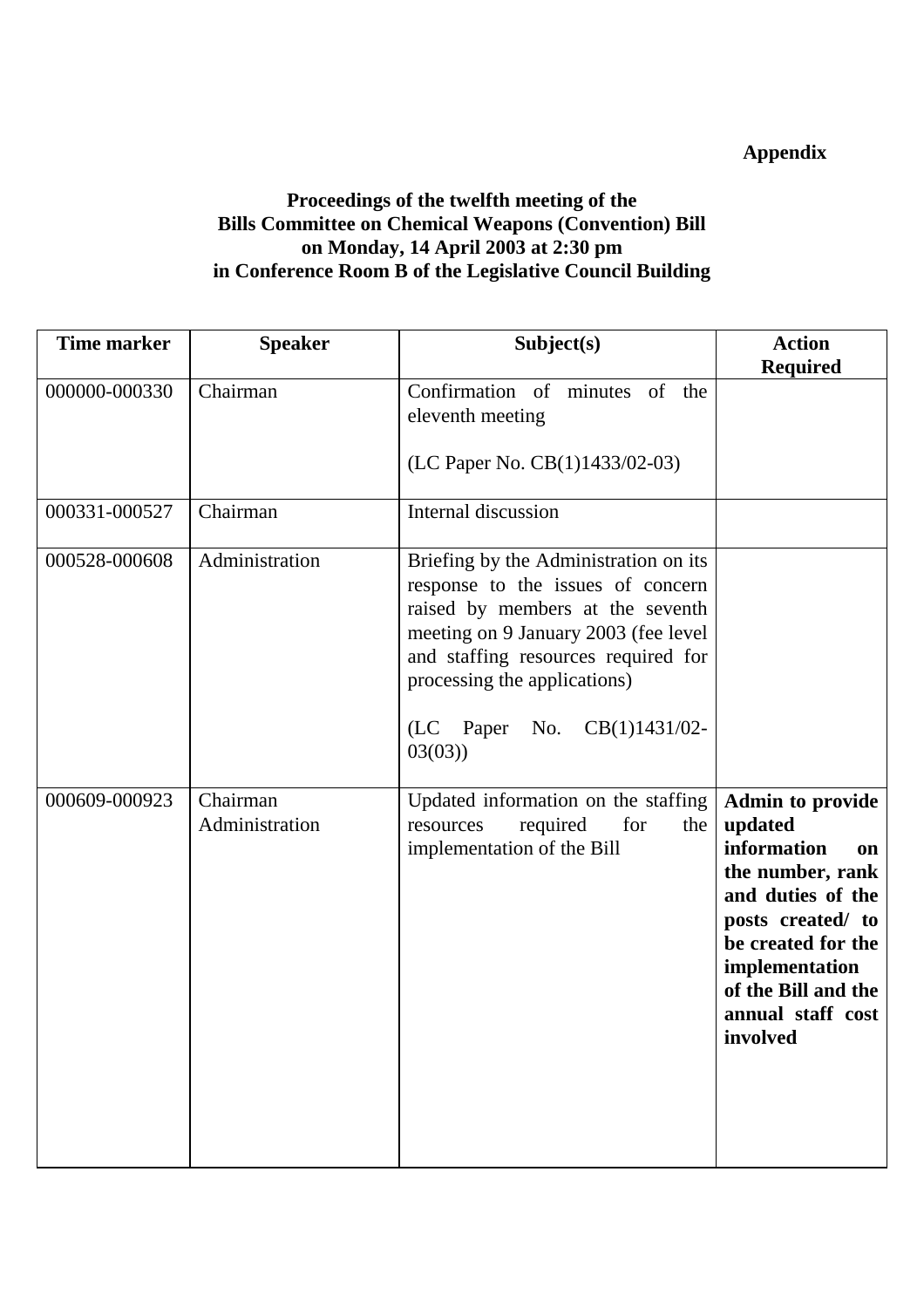| Time marker   | <b>Speaker</b>                                                                      | Subject(s)                                                                                                                                                                                                                                                                                                                                                                                                                                                                                                                                                                                                                                                                                                                                                                                                                                                                              | <b>Action</b><br><b>Required</b>                                                                                                                                                                                                                                                                                                                                                                                                                                                                                                                                                                                                            |
|---------------|-------------------------------------------------------------------------------------|-----------------------------------------------------------------------------------------------------------------------------------------------------------------------------------------------------------------------------------------------------------------------------------------------------------------------------------------------------------------------------------------------------------------------------------------------------------------------------------------------------------------------------------------------------------------------------------------------------------------------------------------------------------------------------------------------------------------------------------------------------------------------------------------------------------------------------------------------------------------------------------------|---------------------------------------------------------------------------------------------------------------------------------------------------------------------------------------------------------------------------------------------------------------------------------------------------------------------------------------------------------------------------------------------------------------------------------------------------------------------------------------------------------------------------------------------------------------------------------------------------------------------------------------------|
| 000924-001555 | Administration                                                                      | Briefing by the Administration on its<br>response to the issues of concern on<br>clauses 5, 15, 16, 21, 22, 23, 27, 29,<br>42 and Schedule 2<br>(LC Paper No. $CB(1)1431/02$ -<br>03(02)                                                                                                                                                                                                                                                                                                                                                                                                                                                                                                                                                                                                                                                                                                |                                                                                                                                                                                                                                                                                                                                                                                                                                                                                                                                                                                                                                             |
| 001556-003844 | Chairman<br>Mr HUI Cheung-ching<br>Administration<br>Mr LAU Kong-wah<br>Mr James TO | Appointment of public officers as<br>"in-country escorts" -<br>(a) Definition of "public officer"<br>(b) Whether a member/officer of a<br>Government advisory body who<br>received remuneration for his<br>service was regarded<br>as<br>a<br>"public officer"<br>(c) Departments of the Central<br>People's Government (CPG) the<br>officers of which might be<br>"in-country<br>appointed<br><b>as</b><br>escorts"<br>(d) Need to set out clearly in the<br>Bill a mechanism for CPG to<br>appoint officers as "in-country"<br>escorts"<br><b>CPG</b><br>(e) Whether<br>officers<br>of<br>appointed<br>"in-country"<br>as<br>escorts" would only perform the<br>required duties to accompany<br>and assist the inspection team in<br><b>HKSAR</b><br>(f) Whether<br>an enquiry<br>by a<br>HKSAR citizen or a press report<br>by HKSAR media about the<br>officers appointed by CPG as | Admin to clarify<br>on items (a) and<br>(b)<br>On<br>item<br>(c),<br><b>Admin</b><br>to<br>state<br>clearly<br>the<br>departments<br><b>of</b><br><b>CPG</b><br>involved<br>and to provide an<br>organization<br>chart showing the<br>position of<br>the<br>departments<br>item<br>On<br>(d),<br><b>Admin</b><br>to<br>consider the need<br>to set out clearly<br><b>Bill</b><br>in<br>the<br>a<br>mechanism<br>for<br>CPG to appoint<br>officers as "in-<br>country escorts"<br>On<br>item<br>(e),<br><b>Admin</b><br>to<br>consider how to<br>that<br>ensure<br>officers of CPG<br>appointed as "in-<br>country escorts"<br>would<br>only |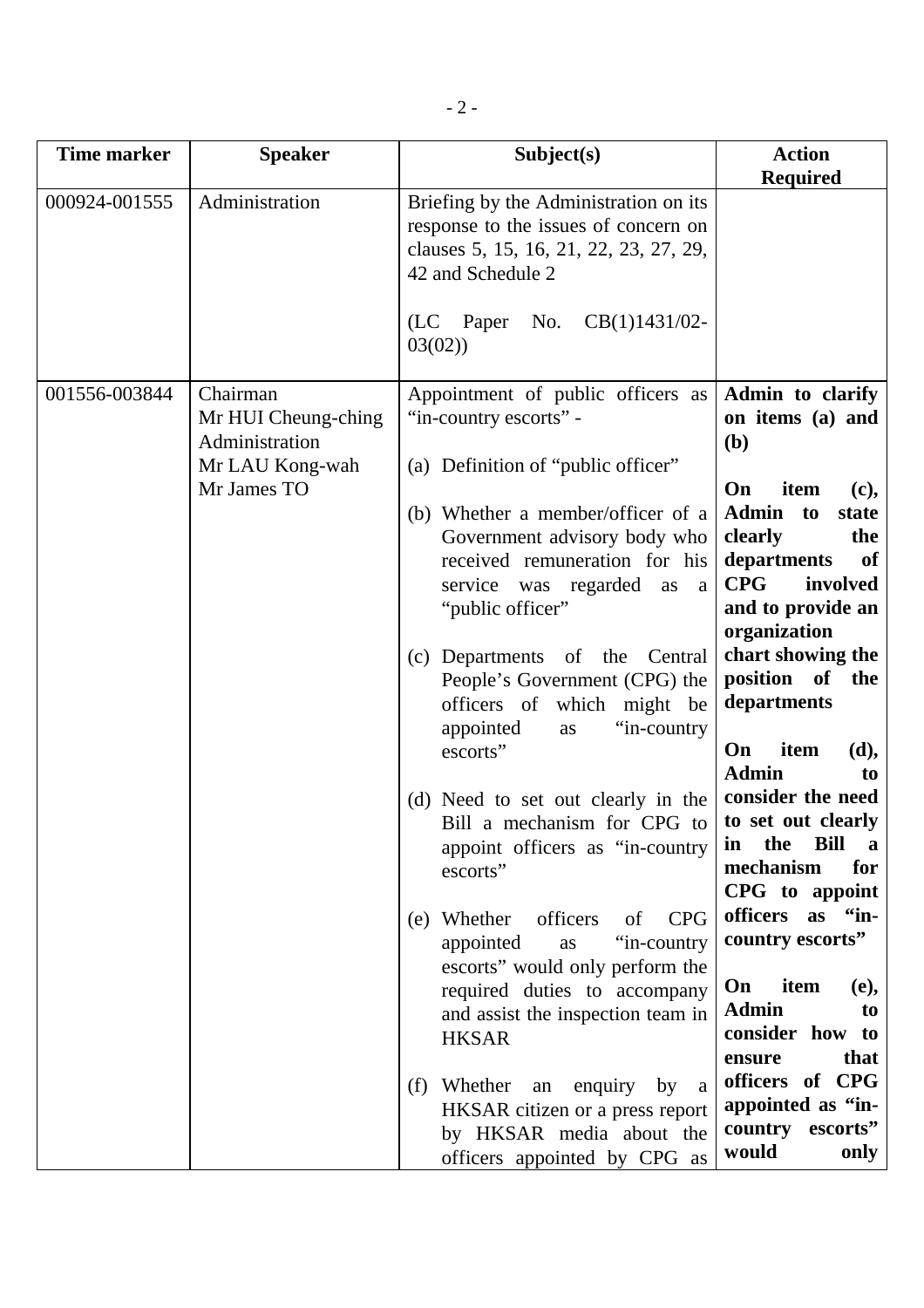| Time marker   | <b>Speaker</b>                                               | Subject(s)                                                                                                                                                                                                                                                                                                                                                                                                                                                                                                                                                                                                                                          | <b>Action</b>                                                                                                                                                                                                                                                                                                                                                                                                          |
|---------------|--------------------------------------------------------------|-----------------------------------------------------------------------------------------------------------------------------------------------------------------------------------------------------------------------------------------------------------------------------------------------------------------------------------------------------------------------------------------------------------------------------------------------------------------------------------------------------------------------------------------------------------------------------------------------------------------------------------------------------|------------------------------------------------------------------------------------------------------------------------------------------------------------------------------------------------------------------------------------------------------------------------------------------------------------------------------------------------------------------------------------------------------------------------|
|               |                                                              | "in-country escorts" would be<br>regarded as an act of "theft of<br>state secrets" under Article 23 of<br>the Basic Law<br>$CB(1)1155/02-$<br>(LC)<br>Paper<br>No.<br>03(01)<br>CB(1)1431/02-<br>(LC Paper<br>No.<br>03(02)<br>(Clause 27)                                                                                                                                                                                                                                                                                                                                                                                                          | <b>Required</b><br>perform<br>the<br>required duties to<br>accompany<br>and<br>assist<br>the<br>inspection<br>team<br>in HKSAR and<br>would<br>not<br>perform<br>other<br>duties<br>item<br>(f),<br>On<br><b>Admin to confirm</b><br>whether<br>the<br>enquiry would be<br>regarded as an<br>act of "theft of<br>secrets"<br>state<br>under Article 23<br>of the Basic Law                                             |
| 003845-011308 | Mr LAU Kong-wah<br>Mr James TO<br>Chairman<br>Administration | (a) Different detention periods for<br>vessel and vehicle (12 hours)<br>and for aircraft (6 hours)<br>(b) Application<br>the<br>to<br>Commissioner of Customs and<br>Excise for restoration of seized<br>articles not liable to forfeiture<br>seized<br>(c) Circumstances<br>where<br>vehicles not liable to forfeiture<br>would not be restored to the<br>owner until completion of legal<br>proceedings or investigation<br>(d) Need to safeguard the interest of<br>an owner of a seized article who<br>might suffer if the detention of<br>the article had<br>affected his<br>business or if<br>he had<br>no<br>knowledge of the article having | On<br>item<br>(a),<br>Admin to advise<br>the reasons<br>on<br>why the detention<br>period for vessel<br>and vehicle<br>(12)<br>hours)<br>was<br>different<br>from<br>that for aircraft<br>(6 hours)<br>item<br>(d),<br>On<br><b>Admin</b><br>to<br>consider how to<br>strike a balance<br>between the need<br>detain<br>the<br>to<br>seized articles for<br>investigation and<br>the<br>need<br>to<br>safeguard<br>the |